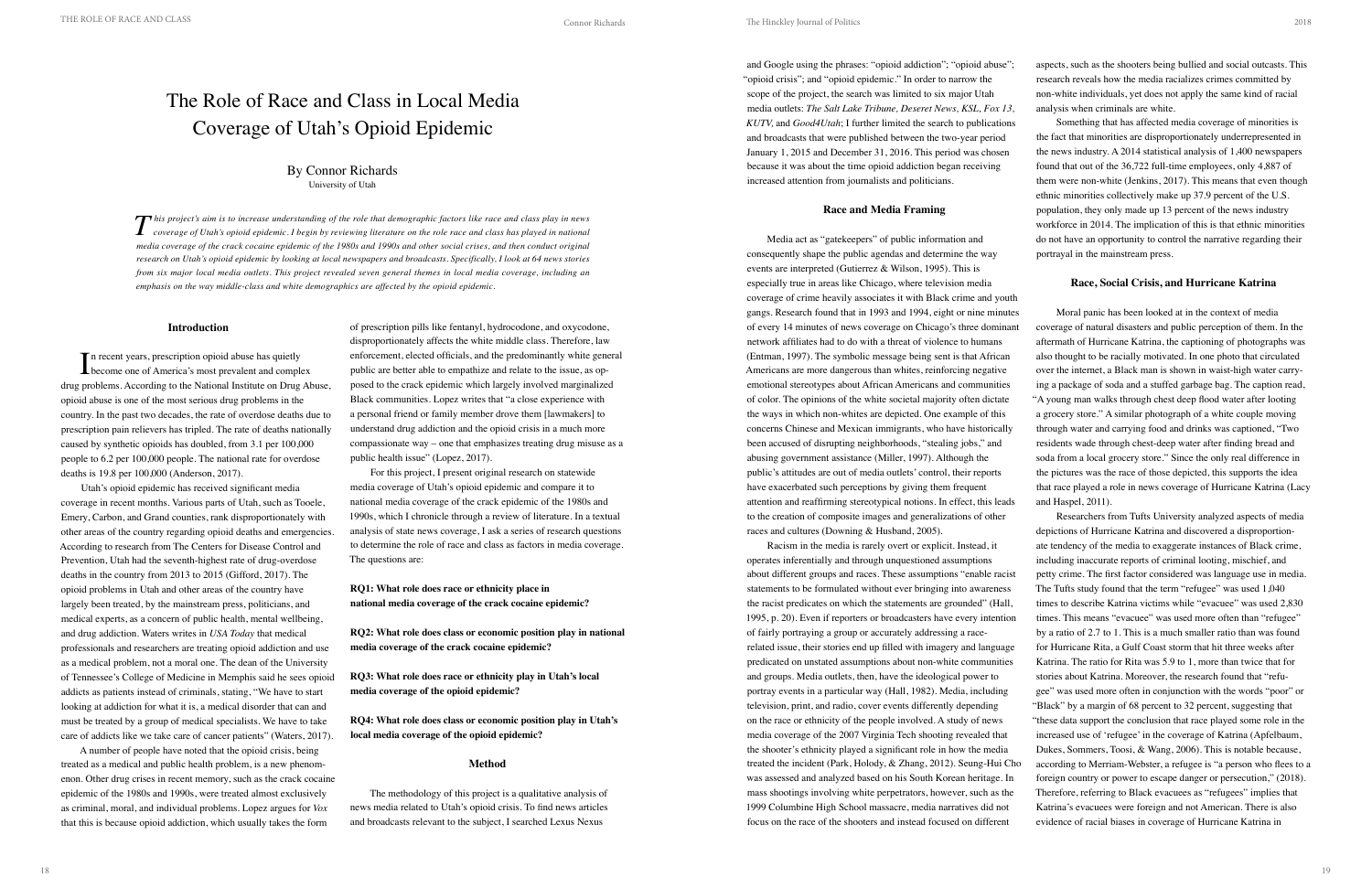email chains that depicted Katrina evacuees in terms suggesting that evacuees were lazy, dirty and unappreciative. In a massively circulated email labeled "Rest Stop," Katrina evacuees from New Orleans were referred to as refugees and accused of "peeing all over the walls, floors, mirrors, etc," and leaving the Texas Department of Transportation public bathrooms a mess. The email continued: "Why the hell should any of them want to get a job when they can lay around all day in free air-conditioned stadiums where they don't have to spend a dime and they have TV, entertainment and education and great food?" Although these claims were never confirmed by the Texas Department of Transportation, this widespread email is an example of the ways Katrina victims were depicted. These accounts go beyond describing Katrina evacuees as violent and focus on bodily function and barbarism. Unreliable urban legends of this sort disseminate easiest when they involve particular racial groups.

In an analysis of 323 news stories, Lacy and Haspel found that Africans Americans impacted by Hurricane Katrina were viewed as apocalyptic looters with the following implications: that the African American looters were subhuman, irrational and immature, dangerous criminals, rapists, and murderers. Furthermore, Katrina evacuees were seen as racial Others and non-Americans who posed an alien threat to the wellbeing of Louisiana's surrounding states. Media outlets like *USA Today* and *The New York Times* painted visions of "thousands upon thousands" of people fleeing the storm and in need of support from surrounding areas. At the same time as popular media outlets and publications were treating Katrina evacuees as non-American criminals, they sympathized and made excuses for government leaders and civil servants who failed to adequately do their jobs. When dozens of floodwalls and levees failed, a Washington Post editorial portrayed the Bush administration as ignorant of the matter. However, as it was later noted in *The Los Angeles Times*, governmental officials anticipated that the levees would fail. Moreover, it was noted that officials in Louisiana and New Orleans knew they wouldn't be able to receive adequate assistance from the federal government. When reports surfaced that at least 12 rescue workers abandoned their missions after hearing gunfire, media outlets absolved hospital rescue helicopters, rescue boats, local police forces, contractors sent to repair the broken levees, and evacuation ambulances and buses of any blame or responsibility. There were also a number of high-profile cases involving New Orleans police officers who shot and killed Black Katrina victims, who were unarmed. On April 20, 2016, five officers were indicted and all plead guilty to shooting unarmed victims. Four received sentences ranging from seven to 12 years and the fifth officer who was involved in the cover-up received three years (Robertson, 2016).

# **Race and Moral Panic**

The scholarly concept of moral panic occurs when there is a heightened level of fear over an issue, leading to an increased hostility towards the group the issue is associated with, and an eventual consensus that the threat is real (Goode & Ben-Yehuda, 2006). Culture has been described as an ideological phenomenon in that it

relates to struggles over meaning and social power. As an ideology, culture "narrows down choices and prescribes behavior through formal and informal social rules" (Lull, 2000, p. 136). Media's tendency to sensationalize crime and associate it with non-Whites is an example of moral panic being used to promote an ideology (Chiricos, 2006). Moral panic acts as an ideology by promoting partisan discourse and distorting reality. A study from the Department of Criminology and Criminal Justice at the University of Missouri, St. Louis used moral panic theory to provide a content analysis of 124 newspaper articles to examine whether the race or class of crack cocaine and methamphetamine users affected print media's depiction of such drugs (Cobbina, 2008). Moral panic theory occurs when a majority population associates a minority population negatively and as an active threat to the stability and decency of society. There has been a great deal of research done on the role of the media in generating moral panic. Pressed by time, journalists rely on public experts and officials who often have their own agendas, especially with controversial topics like crime. This means news reports are often written with only one perspective in mind, making it easier for moral panics to be constructed and disseminated. It is apparent that mass media institutions play a role in the production of societal moral panics about groups that are seen as outsiders.

Cobbina notes that class and race have historically impacted the way drug issues are treated and the attention they receive. Cocaine, for example, was popular among the middle and upper classes in the late 1970s, but didn't gain attention until the mid 1980s when it was associated with poor inner-city African American and Hispanic youth populations. Another example is of Chinese immigrants in the nineteenth century who were associated with smoking opium. Public panic arose and so did popular media depictions of Chinese men luring white women into lives of prostitution. During the Great Depression, marijuana became associated with Mexicans and was blamed for increases in violent crime. Once marijuana was associated with Mexican men, it became outlawed in the United States. These examples highlight the ways drugs have traditionally been associated with minority groups, leading to disharmony and hostility on behalf of the public and those in power (Cobbina, 2008).

Media coverage of crack frequently associated it with violen using phrases like "crack wars" and "rampant" drug use to describ gang violence and murder. While nearly half of the articles about crack made mentions of violence, only one fifth of articles about meth did. This means meth users were less likely to be portrayed as threats to the public, supporting the notion that white people are less dangerous or less violent than people of color. Cobbina concludes: "Evidence suggests that race and class influenced both the perception of crack and meth abusers and the response to crack users. It appears that it is not just the depiction of drugs that create moral panics but media representations of crack and meth to particular groups of people are what lead the drug to be viewed as dangerous" (p.161). Other scholars and journalists have also looked at the relationship between race and crack cocaine (Gfroerer, Flewelling, & Rachal, 1993; Palamar, Davies, Ompad, Cleland, & Weitzman, 2015; Cohen, 2015). From these 64 local news stories, there were seven major themes that emerged. These themes were: all socioeconomic groups affected; compassion, empathy, and concern; physician and industry blame; user blame; high-profile crime and sensational stories; policy, lawmaking, and medical marijuana; and overdose reversal.

# **Media Portrayal of the Crack Cocaine Epidemic**

In order to better understand the relationship between race and media coverage, Cobbina looked at articles from four major newspapers: *The New York Times, Chicago Tribune, The Washington Post,* and *The Los Angeles Times*. The archives of each of these publications were searched for uses of the phrase "crack cocaine" in the title or text between the years of 1985 and 1987, as well as the phrase "methamphetamine" between 2001 and 2003. A content analysis was performed to "examine whether the race and class of crack cocaine and methamphetamine users have shaped the print media's representation of these drugs; and whether such depictions affect the official response" (p. 150). Her study explored two questions: whether the race and class of crack cocaine and

methamphetamine users shaped print media's representation of these drugs and whether such depictions affected the official response. Cobbina's analysis found that print media coverage of crack cocaine commonly associated it with impoverished African American communities. Moreover, when white or middle-class affluent individuals were identified as the purchasers of crack, they were portrayed as victims 67 percent of the time, reinforcing the stereotype that white people are non-dangerous and noncriminals. White users of crack were treated with sympathy, usually as blameless targets of drug crimes by poor African American men. This victimization catalyzed the idea that white individuals are deserving of sympathy while Black individuals are seen as dangerous and wicked criminals. Similarly, print media coverage of methamphetamine users typically treated them as societal victims. For example, one woman reported to *The Chicago Tribune* that she started doing meth so she would have the energy to balance work, personal life, and being a mother. In this instance, the report portrayed this woman's actions as justified and worthy of public sympathy. coverage of the opioid epidemic. **Media Coverage of Utah's Opioid Epidemic** Since racial media bias has long been studied at the national level, this paper set out to narrow the scope and look at Utah as an example. The search criteria returned 103 news stories from the six Utah outlets. Of those, 30 stories were re-published from national media outlets or wire services and did not mention Utah specifically, so they were not included in the analysis. An additional nine articles were excluded because they were written by guest contributors and thus did not meet the definition of media coverage. The 64 news stories that were analyzed break down as follows: 23 from Fox 13; 19 from the Deseret News; nine from the *Salt Lake Tribune*; five from *Good4Utah*; five from *KSL*; and three from *KUTV*.

Politicians and members of the media did not focus on drugs until about 1988, when stories about the crack epidemic began appearing on front page and primetime news. This "orgy" of media attention did not occur in the 1970s when cocaine was popularly used by upper and middle-class whites. However, the crack epidemic "attracted their [media and politicians] attention because of its downward mobility to and increased visibility in ghettos and barrios" (Reinarman & Levine, 1989, p. 540). Crack users had a different social class and race status and were therefore seen as a bigger threat than the wealthier white groups associated with cocaine. The drug scare wasn't a scare until it "became visible among this 'threatening' group." This research provides an example of drug problems being treated differently based on the race and social positioning of the people involved.

contribute to that literature by examining one state, Utah, and news

|     |                       | <b>NUMBER OF STORIES</b> | PERCENTAGE OF STORIES |
|-----|-----------------------|--------------------------|-----------------------|
| ce, | <b>FOX-13</b>         | 23                       | 35.9                  |
| be  | <b>DESERET NEWS</b>   | 19                       | 29.7                  |
|     | THE SALT LAKE TRIBUNE | 9                        | 14.1                  |
|     | GOOD4UTAH             | 5                        | 7.8                   |
|     | <b>KSL</b>            | 5                        | 7.8                   |
|     | <b>KUTV</b>           | 3                        | 4.7                   |
|     |                       |                          |                       |
|     | <b>TOTAL</b>          | 64                       | 100                   |

|                                            | <b>NUMBER OF STORIES</b> | PERCENTAGE OF STORIES |
|--------------------------------------------|--------------------------|-----------------------|
| ALL SOCIOECONOMIC GROUPS AFFECTED          | 16                       | 25.0                  |
| COMPASSION, EMPATHY, AND CONCERN           | 26                       | 40.6                  |
| PHYSICIAN AND INDUSTRY BLAME               | 18                       | 28.1                  |
| <b>USER-BLAME</b>                          | $\overline{3}$           | 4.7                   |
| HIGH-PROFILE CRIME AND SENSATIONAL STORIES | 11                       | 17.2                  |
| POLICY, LAWMAKING, AND MEDICAL MARIJUANA   | 29                       | 45.3                  |
| <b>OVERDOSE REVERSAL</b>                   | 9                        | 14.1                  |
|                                            |                          |                       |
| <b>TOTAL</b>                               | 64                       |                       |

In this literature review, I have examined pertinent areas of scholarship pertaining to my study. These include media gatekeeping, agenda setting, minority representation in news rooms, drug and crime coverage, moral panic, and race. This study aims to A dominant theme of news coverage of Utah's opioid epidemic was an emphasis that this issue moves across socioeconomic boundaries and affects people of all walks of life, profession, race,

# *All Socioeconomic Groups Affected*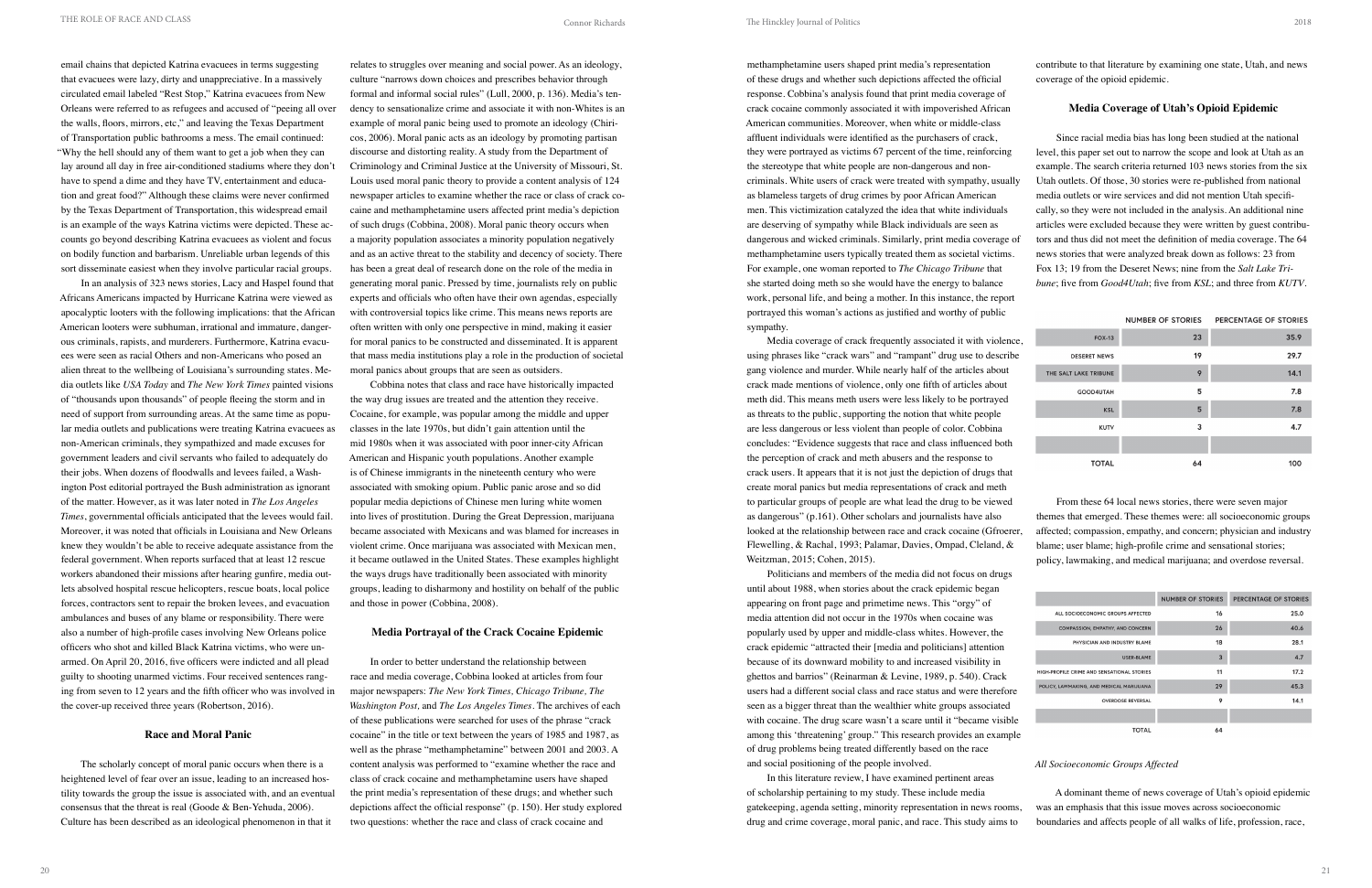The Hinckley Journal of Politics

religion, or social status. A number of stories made reference to no one being safe and the opioid abuse impacting everyone in the state. While only a few stories made explicit mention of race, the news coverage implicitly focused around the idea that the opioid epidemic affects middle-class white people. A *Deseret News* story (Chen, 2016) cited a 2008 study that found 98 percent of people who died from opioid overdoses in Utah were white. There is even journalistic reflection on this point. In a *Salt Lake Tribune*  column, George Pyle noted that the people affected by the opioid crisis are predominantly "well-dressed white people" (2016). Other news coverage hinted at this by pointing out that it spans all cities, counties, and demographics. As the *Salt Lake Tribune* editorial board put it, talking specifically about heroin addiction, "It is no longer a disease of the poor and dispossessed. It reaches into all races and socioeconomic groups, big cities and small towns" (2016). Another *Salt Lake Tribune* article noted that suburbs are "hot spots" for opioid addiction; there was a quote from a Salt Lake County health department employee that "people from all walks of life are experiencing this epidemic" (Gorrell, 2016). An article by the Deseret News quoted Salt Lake Police Chief Mike Brown as saying the opioid crisis "crosses every socioeconomic boundary you know" (Chen, 2016). Or, as an editorial from the *Deseret News* observed, "It has affected families in every community and demographic" (2016). Opioid addiction is a problem, Utah U.S. Attorney John W. Huber told *Fox 13*, "whether you live in Magna or Millcreek. It transcends socioeconomic lines" (McKay, 2016). To put Huber's comments in perspective, the median property value in Magna, a semi-rural suburb of Salt Lake City, in 2015 was \$148,500, compared to \$279,300 in Millcreek, a residential suburb.

A few stories focused on the opioid epidemic impacting highprofile and affluent individuals. In a *Good4Utah* TV broadcast, a recovering heroin addict noted that he came from a middle-class family and that his "mom was a doctor." This story was used as an example of how opioid addiction is "a crisis that spans socioeconomic boundaries and [that] no one is immune [from]" (Nelson, 2016). A Fox 13 story discussed how Utah gubernatorial democratic candidate Mike Weinholtz's spouse struggled with prescription pill addiction for years, highlighting the fact that opioid addiction hits close to home for many Utahns, even well-known families (Steinbrecher, 2016). Aside from politicians, Utah celebrities are impacted by opioids, too. Alema Harrington, who spent years as a commentator for the Utah Jazz professional basketball team, became addicted to prescription painkillers and eventually heroin, which cost him his job and family, according to a *Good4Utah* story (Carlisle, 2016).

These stories all focus on how opioid addiction affects many people, even those who are wealthy or well known in the community. By doing so, news coverage portrays the opioid crisis as a unique drug problem that transcends socioeconomic and racial boundaries. Unlike the crack-cocaine epidemic that was associated with poverty-stricken inner cities, Utah's opioid epidemic is portrayed as significantly affecting middle class suburban and rural communities. An explanation for why the opioid epidemic

has received such widespread coverage could be that the epidemic is associated with a wealthier and more represented demographic, namely, Utah's white middle class, while other drug-related issues, like the crack-cocaine epidemic, are primarily associated with poorer Black and Latino communities.

# *Empathy, Compassion, & Concern*

A significant theme of news coverage was revealed in stories targeting the emotions of viewers by telling relatable stories, as well as drawing upon anecdotes about families, young women, and children. In many stories, the siblings, spouses, parents, and children of deceased opioid addicts were at the center of the discussion. A *Salt Lake Tribune* article talked about 'Chasing the Dragon,' a documentary that "features first-person accounts of people. ... who have children who have abused opioids with tragic consequences" (2016). Although it is not in the scope of this paper, it is worth noting that the documentary title alludes to 19th century opioid use and addiction by Chinese immigrants, ultimately associating opioid addiction with Chinese immigrants and culture. Another paper might further discuss and analyze the implications of this association. A *Fox 13* broadcast focused around Dr. Jennifer Plumb, Medical Director for Utah Naloxone, who actively spoke out against opioid addiction after her brother overdosed and died (Nuñez, 2016). Another *Fox 13* story was about Mark Lewis, who lost his son to a heroin overdose, "dread[s] the thought of another family going through it" and consequently became an advocate for heroin addiction awareness (McKay, 2016). In a *KSL* story, Craig PoVey with the Utah Division of Substance Abuse and Mental Health cites 75 percent of people who have misused drugs as getting them from family and friends (Madsen, 2016). A number of stories focused on women or reference statistics that indicate young women are disproportionately impacted by opioid addiction. The focus on women as victims is in line with historical moral panics and crises that have similarly victimized women. A *Fox13* story quoted Utah congressman Chris Stewart, who said he has personally seen opioid abuse affect three people, one of whom "was a young mother who got addicted after the birth of her child" (Roth, 2016). This idea is further seen in the *KSL* headline "Born addicted: Moms struggle with opioid addiction during pregnancy" (Simonsen, 2015). In a *Deseret News* feature, Tim Whalen, director of Behavioral Health for Salt Lake County, said people being treated right now are overwhelmingly young homeless women (Cortez, 2016). Another *Deseret News* story chronicled Erin Finkbiner, "a 32-year-old mom from Cottonwood Heights [who] was a thriving customer service representative with a supportive family when she started using [prescription painkillers]" (Chen, 2016).

A number of stories talked about lost loved ones or focused on how close to home the issue hits. A *Salt Lake Tribune* editorial refers to "us" as being the victims of opioid addiction and overdose, telling the reader that the *Salt Lake Tribune* staff relates to the problem (2016). Some stories indicated that opioid abuse awareness and policy reform will save lives, such as Utah Rep. Steve

Eliason's Opiate Overdose Response Act. A *Fox 13* story quoted Eliason, "This important policy will save lives and give people's sons and daughters, mothers and fathers, a second chance at life and hopefully help them step out of substance abuse once and for

all" (Green, 2016). When discussing subdermal implants meant to counteract opioid dependence, the *Deseret News* reported, "Doctors say it will save lives" (Simonsen, 2016). Throughout these stories, there was a strong and constant underlying tone of empathy, compassion, and concern. Whereas the crack-cocaine epidemic was treated as a criminal problem, Utah's opioid epidemic was treated as a public health problem. The result is that opioid abusers are seen as worthy of sympathy and being relatable, while crack-cocaine users are not. While crack-cocaine is thought of as being a problem in "other" communities, Utah's opioid epidemic is portrayed as affecting our own communities. Consequently, Utah's opioid abusers are treated with compassion and concern in a way that other drug users are not. This finding is in line with the idea that white drug users were seen as less of a threat than Black and Latino drug users, and that race and class contributed to the way local media covered Utah's opioid epidemic. *Physician & Industry Blame*  As much attention was brought to pharmaceutical companies and the industry as a whole as it was to individual doctors and physicians. *The Salt Lake Tribune* editorial board brought attention to lobbying on behalf of pharmaceutical corporations that prevented any effective legislature aimed at halting opioid abuse. There would be hope for change, the editorial board wrote, "if the big drug companies that profit from the growing use of opioid painkillers weren't spending more than \$100 million a year to stop any legislative efforts to limit the use and abuse of those pills." The editorial asserted that manufacturers of OxyContin, Vicodin, and fentanyl have made billions by convincing doctors to prescribe them, and that it was time to "stand up to the legal drug pushers at least as forcefully as we fight the illegal ones," (2016). *Salt Lake Tribune* columnist George Pyle wrote that "well-dressed pharmaceutical salespeople who are sitting next to you in the doctor's waiting room" share responsibility for opioid abuse (2016). In some cases, drug makers have been held responsible in court. A Good4Utah story brought up the massive amount of television time and advertising space purchased by pharmaceutical companies (Carlisle, 2016).

pills into the community" (Romero, 2016). These articles show how doctors were portrayed as being in part responsible for opioid addiction in the state.

Another theme in coverage was a shifting of blame and responsibility from prescription pill abusers towards the people, agencies, and industries that have made the abuse possible. A number of news stories referenced doctors, pharmacists, pharmaceutical companies, and advertisers as bearing some degree of responsibility for the prevalence of opioid addiction in Utah. A *Good4Utah* story described the addiction of Nicholas Call, who was prescribed opioids after he pulled a muscle in his back during a softball game. In the story Call brought attention to his doctor in playing a role in his addiction. "I mean the doctor's giving you permission, right? The doctor knows best. ... My doctor told me we need to treat pain aggressively. So I went back in [and] got some more medications and from that point on the next few years of my life were a wreck. I lost my family, I lost my job. I lost my life, really" (Nelson, 2016). The story then turned to Dr. Thomas J. Wood of Intermountain Healthcare, who said 25 out of every 100 people who are prescribed opioids will become addicted. Therefore, Wood said, doctors are addicting one out of every four patients. A *Deseret News* story reported that some people turn to the streets when they are cut off from their prescriptions, and paraphrased Intermountain Salt Lake Clinic rehabilitation doctor Michael Jaffe, "Nobody in the medical community – not doctors, not insurers, not pharmaceutical companies – should be let off the hook" (Chen, 2016). Later, it is pointed out that despite there being no research or evidence to support prescribing opioids to treat back pain and headaches, doctors continued to do so. In a *Deseret News* article about a "pill pusher" doctor, Simmon Lee Wilcox, who wrote false or fraudulent prescriptions for at least 81,000 oxycodone pills, Assistant U.S. Attorney Vernon Stejskal was quoted, "Dr. Wilcox specifically used his position as a licensed and trained person to get those 81,000 Throughout this coverage, blame was shifted from opioid users to the manufacturers, sales people, and lobbyists of opioid-containing drugs. Instead of framing the opioid epidemic as a problem of individual choice, the epidemic was portrayed as being at least partially caused by drug providers and manufacturers. In other words, opioid addiction is not seen as a problem caused by poor choices on the part of individual drug users, but rather caused by systemic and institutional factors. Additionally, opioid addiction is seen as being more than a drug problem, but also raising concerns about advertising and lobbying. Once again, this coverage indicates that opioid abusers are seen as less to blame, and therefore less of a threat, than crack-cocaine users. *User Blame* The news stories examined in this study contained noticeably little discussion about the role opioid abusers and users play in the statewide crisis. Only three articles mentioned user behavior and personal choice being a contributing factor to opioid addiction. In a *Fox 13* story, Jen Chambers of the National Fibromyalgia and Chronic Pain Association said prescription opioids are not being used legally or for the proper uses, and "what is happening is that when the illegitimate patients, or people who have addictions, are pursuing the doctors, they're finding the doctors who believe them, and they receive these medications" (2015). Some stories pointed to a cultural shift of people expecting pain medication for every ailment as being to blame. In a *KUTV* story about a "Use Only As Directed" campaign, Angela Stander from the Utah Department of Health presented a list of "Five Questions to Ask Your Doctor" to prevent patients from becoming addicted, abusing, and overdosing, indicating that there is a burden on patients to understand the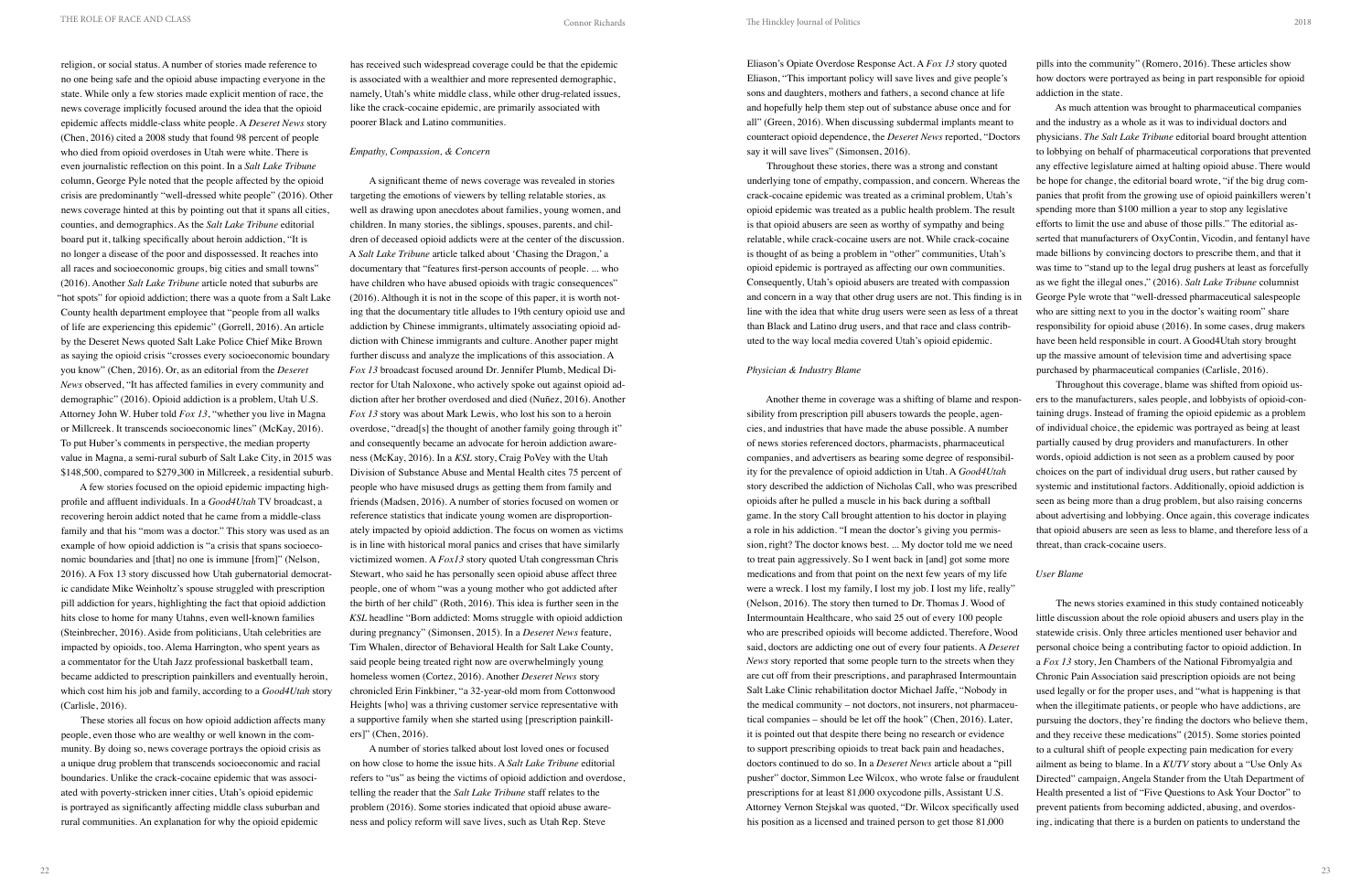dangers of the drugs they are using (Barton, 2016). Eric Barnhart, a special agent with the Federal Bureau Investigation Salt Lake City Field Office, told *Fox 13* that part of the problem is people neglecting to properly dispose of leftover prescriptions. Barnhart said people should throw away unused prescriptions when they no longer need them so they "don't risk becoming [their] household's drug dealer" (Vaifanua, 2016).

In these three articles, the responsibility of addiction is placed directly on those being affected, either due to poor life choices or failure to properly study up on the drugs they are being prescribed. While there was significantly more blame-shifting coverage, these articles question the character and decision-making of opioid abusers themselves. This is more in line with coverage of the crackcocaine epidemic, and indicates that opioid abusers are still seen as bearing some degree of responsibility for their addiction.

# *High-Profile Crime & Sensational Stories*

A number of stories centered around instances of high-profile crime or otherwise sensational anecdotes, which can be seen as an example of moral panic. There were several stories that relied on dramatic, shocking, and provocative information during coverage of Utah's opioid epidemic. There were three local news stories that made up the majority of high-profile crime coverage. The first of these concerns the "St. George 'pill pusher' previously mentioned, who was sentenced to 8 years in prison," as noted by a *Deseret News* headline about Simmon Lee Wilcox. The story described Wilcox as the "kingpin" of a massive oxycodone distribution conspiracy. The magnitude of the drug scheme was further elaborated by assistant U.S. attorney Vernon Stejskal, who was quoted, "Dr. Wilcox specifically used his position as a licensed and trained person to get those pills into the community. ... The word on the street was Dr. Wilcox was the place to go for pain medications in St. George or Las Vegas. ... He chose to become a pill pusher, essentially," (Romero, 2016). The next high-profile story that received focus was a drug bust in Cottonwood Heights, described by *Fox 13* as "the case of the biggest criminal pill press operation in Utah history" (Roth, 2016). The bust was further detailed in a later *Fox 1*3 that described a criminal forfeiture of Aaron Shamo's property and assets, including \$1.2 million in cash. Additionally, Drug Enforcement Agency agent Brian Besser was quoted as saying that millions of tablets were allegedly distributing by Shamo throughout the continental United States and that hundreds of thousands of opioids were seized from Shamo's property (Wells, 2016). A story by *Good4Utah* referenced Shamo's arrest when warning that "illegal pill making operations are popping up in Utah and around the country" (Beeby, 2016). The story noted that law enforcement agencies seized around 95,000 counterfeit pills meant to resemble opioid painkillers like OxyContin and Xanax. The third story that received significant attention was that of two 13-yearold boys from Park City, who died from overdosing on "pink," a synthetic opioid. Davis County Sheriff's Sgt. DeeAnn Servey told the *Deseret News* that pink's potency makes it so dangerous;

it is something that could take a life in an instant (Boal, 2016). A *Fox 13* story emphasized the way young adults and teenagers are particularly at risk of using pink, the "potent synthetic opioid much more dangerous than other drugs," and said Park City School District Officials urged parents to check their children's belongings for unmarked containers in wake of the two deaths (Scheidell, 2016).

These three news events show a focus on high-profile and sensational events in local media coverage of the opioid epidemic. Although there had been hundreds of opioid-related overdoses and dozens of drug busts in the same time span, these three sensational stories made up a large portion of high-profile and sensational coverage. It is possible that these three stories received so much coverage because they affect affluent communities, and serve as an example of urban crime creeping into suburban life. In other words, these stories were so heavily covered because of the communities they involve, communities that are different from those affected by low-profile drug-related crime. This narrative of urban crime creeping into urban communities can be understood as an example of the concept of moral panic discussed earlier. Once again, there is evidence that race and class had an impact on the way local media covered the opioid epidemic.

# *Policy, Lawmaking, & Medical Marijuana*

Of any theme looked at, the policy, lawmaking, and medical marijuana theme was the most prevalent in news coverage. Opioid addiction was a major talking point in the 2016 gubernatorial election between Mike Weinholtz and Gov. Gary Herbert, as recounted in a Salt Lake Tribune story (Gehrke, 2016). A *Fox 13* story documented a bill passed in the 2016 Utah Legislature, House Bill 240, the Opiate Overdose Act, which was sponsored by state Rep. Steve Eliason (Green, 2016). Of all the possible policy responses to opioid abuse, the legalization of medical marijuana was the most prevalent. Mike Weinholtz, 2016 gubernatorial candidate, ran on a medical marijuana plan after his wife pleaded guilty to a misdemeanor charge of possession of marijuana, according to a story by *Fox 13*. Weinholtz's plan noted that opioid addiction had increased dramatically in the state, and legalizing medical marijuana would reduce the use of opioids as pain relievers (Steinbrecher, 2016). A KUTV story covered Dose of Nature, a company based in Provo which sells CBD oil, an extract of hemp, a type of cannabis, which does not contain psychoactive elements and can be used as a pain reliever (Miller, 2016).

These stories indicate that opioid addiction was a talking point for Utah politicians at all levels of government, and that political initiatives like the legalization of marijuana were seen as direct responses to the Utah opioid epidemic. It can be said, then, that opioid addiction was largely seen as a political issue that could be solved through lawmaking and be used as a political platform for those running for office. This coverage also demonstrated that opioid addiction is a problem worthy of concern for Utah politicians, and that a number of officials are focused on addressing the

### epidemic.

### *Overdose Reversal*

Other than solutions to prevent opioid addiction from occurring at all, a number of stories focused on what can be done to prevent deaths once someone has already overdosed. *Fox 13* reported on billboards throughout Utah aimed at promoting awareness of naloxone, a drug designed to rapidly reverse opioid overdoses in emergency situations (Nuñez, 2016). The usefulness of naloxone was further noted by the *Deseret New*s in an article that discussed a number of bills aimed at easing the distribution of the overdose reversal drug (Chen, 2016). A *Fox 13* story reported on House Bill 240, the Opiate Overdose Response Act, a recently passed bill that allows pharmacists in Utah to dispense naloxone without a prescription. The effectiveness of naloxone was noted by executive director for the Utah Department of Health Joseph Miner, who said "opioid overdose can be reversed and death prevented by timely administration of naloxone" (Green, 2016).

These stories indicate that short-term solutions like overdose prevention, in contrast to long-term solutions like medical marijuana legalization, were seen as playing an important role in combating the opioid crisis and preventing deaths. It is important to note that none of these solutions included cracking down on crime or further criminalizing opioid use. Again, opioid addiction was treated as a public health problem as opposed to a criminal one. Unlike crack-cocaine addiction, opioid addiction was not seen as something that can be solved through arrests, raids, and lockdowns. Utah's opioid epidemic, on the contrary, was seen as being solved through opioid reversal as a preventative measure.

# **Conclusion**

This project set out to examine the role of race and class in media coverage of Utah's opioid epidemic, and how this compares to media coverage of the crack cocaine epidemic of the 1980s and 1990s. My research questions were:

**media coverage of the opioid epidemic?** 

**local media coverage of the opioid epidemic?** 

A review of literature revealed that news coverage of the crack cocaine epidemic focused on crime, violence, gang activity, inner cities, and people of color. The content analysis of local

news coverage of Utah's opioid epidemic revealed a number of insights about the role of race and class in media coverage. A significant amount of coverage focused on opioid addiction moving across socioeconomic boundaries, impacting middle-class white people (particularly women), and even affecting Utah celebrities. Aside from a few high-profile crime stories, very little coverage focused on crime. On the contrary, Utah opioid abusers were often victimized and blame was placed on doctors, lobbyists, and the pharmaceutical industry. These findings support the idea that the race and class of the Utah demographic primarily affected by opioid addiction, middle-class white people, had an impact on the way the epidemic was covered in the media. More specifically, coverage did not focus on crime or violence, was generally compassionate, and often shifted blame away from opioid users. However, there were some stories that blamed opioid users for not throwing away unused prescriptions or being educated on the dangers of opioids. In other words, blame through ignorance and negligence as

**RQ1: What role does race or ethnicity play in national media coverage of the crack cocaine epidemic?**  coverage of Utah's opioid epidemic revealed compassionate and empathetic coverage that empathized the human side of opioid users, therefore enabling viewers or readers to relate to the victims and attempt to understand their struggle. There were stories about local celebrities and working mothers that showed opioid addiction

opposed to criminal blame. This study is limited in that it looked at a relatively small sample of Utah's six biggest media publications and broadcasts. A larger study might look at local and county newspapers, especially from northern Utah counties that have high rates of opioid addiction.

**RQ2: What role does class or economic position play in national media coverage of the crack cocaine epidemic? RQ3: What role does race or ethnicity play in Utah's local RQ4: What role does class or economic position play in Utah's**  could affect any one of us, as well as stories about everyday people who were prescribed prescription opioids and eventually became addicted to heroin. It is interesting to imagine what the world would look like if the crack cocaine epidemic was treated in a similar vein, as a public health problem, and how much lower incarceration rates would be today, and how many thousands of Black men and women would have been helped rather than punished as a result.

The goal of this paper is not necessarily to say there is anything wrong with treating opioid addiction as a public health problem. Rather, it is to offer perspective as to how public attitudes have shifted over time, and how racial and socioeconomic factors affect public opinions and media narratives of different drug epidemics. There are a number of implications to treating the opioid crisis as a public health problem as opposed to a criminal one. The crack cocaine epidemic, which was treated as a criminal problem, led to the incarceration of hundreds of thousands of people who were disproportionately Black (Alexander, 2010). With the opioid epidemic being treated as a public health problem, there will likely be greater emphasis on rehabilitation as opposed to incarceration. This paper sheds light on how Utah's opioid victim's are receiving a sympathy that crack cocaine victim's never received. Media